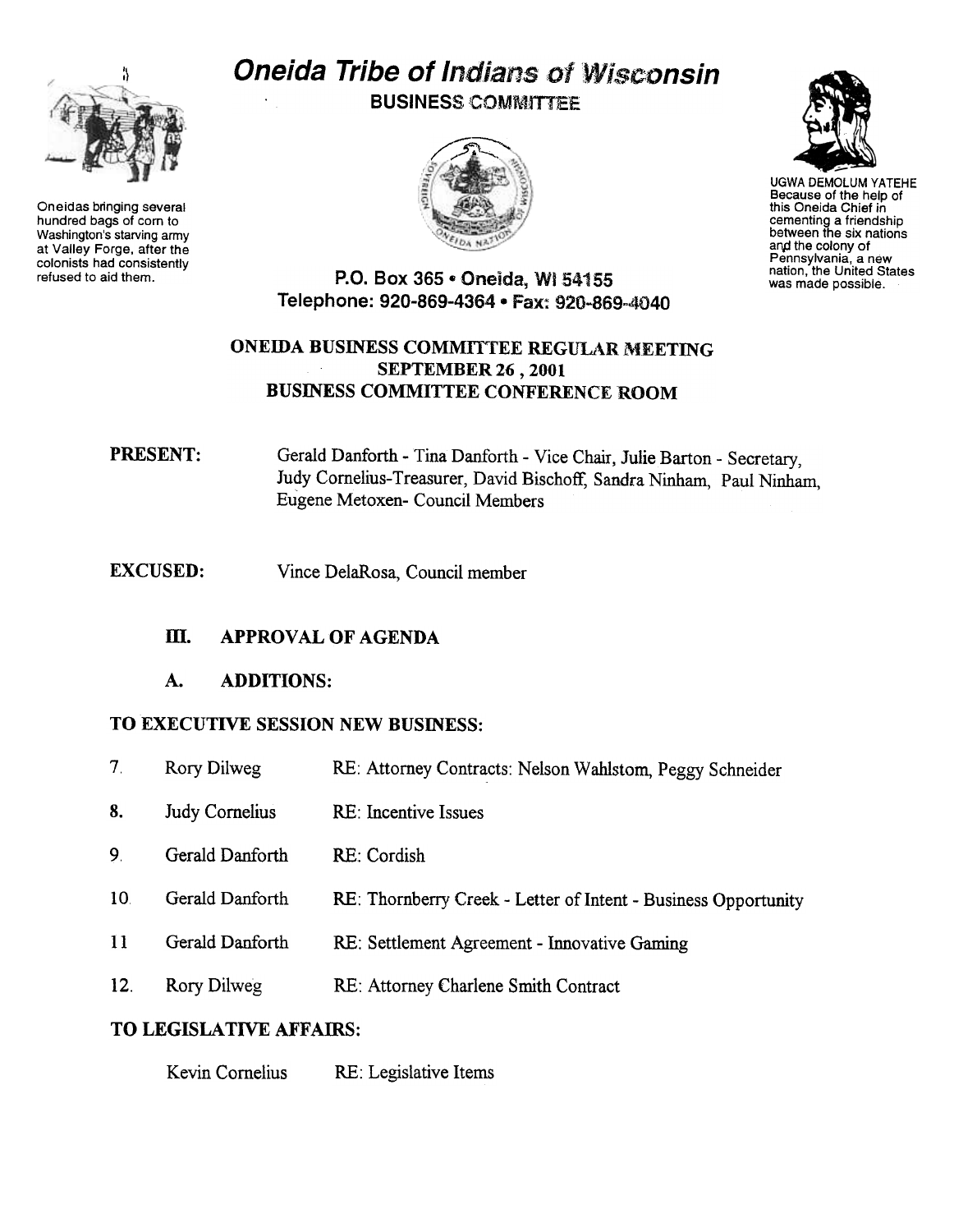MOTION BY DAVID BISCHOFF TO APPROVE THE AGENDA, SECONDED BY SANDRA NINHAM. MOTION CARRIED UNANIMOUSLY.

MOTION BY DAVID BISCHOFF TO RECESS, SECONDED BY PAUL NINHAM MOTION CARRIED UNANIMOUSLY.

Reconvened on Thursday, September 27,2001

IV. Minutes to be approved

Special Business Committee Minutes of September24, 2001 -API

MOTION BY SANDRA NINHAM TO APPROVE THE SPECIAL MEETING MINUTES OF SEPTEMBER 24,2001, SECONDED BY PAUL NINHAM. MOTION CARRIED UNANIMOUSLY.

- A. Resolutions
- 1 Marsha Danforth RE: Section 103 Air Quality Grant

MOTION BY DAVID BISCHOFF TO ADOPT RESOLUTION 9-26-01-A, SECONDED BY SANDRA NINHAM. MOTION CARRIED UNANIMOUSLY.

2 Marsha Danforth RE: 2002 Recycling Grant

MOTION 8Y PAUL NINHAM TO ADOPT RESOLUTION 9-26-01-8, SECONDED 8Y SANDRA NINHAM. MOTION CARRIED UNANIMOUSLY.

- XIV. Executive Session Old Business
- 6. Rory Dilweg RE: Attorney Brian Stevens Contract

#### MOTION BY DAVID BISCHOFF TO DEFER THIS ITEM FOR ONE WEEK, SECONDED BY SANDRA NINHAM. MOTION CARRIED UNANIMOUSLY.

Executive Session New Business:

7. Rory Dilweg RE: Attorney Contracts: Nelson Wahlstom, Peggy Schneider

#### MOTION BY DAVID BISCHOFF TO APPROVE THE ATTORNEY CONTRACTS FOR NELSON WAHLSTROM AND PEGGY SCHNEIDER SALARY INCREASE SPECIFIC TO THE SEPTEMBER 20,2001 MEMORANDUM, TO BEING AT THE START OF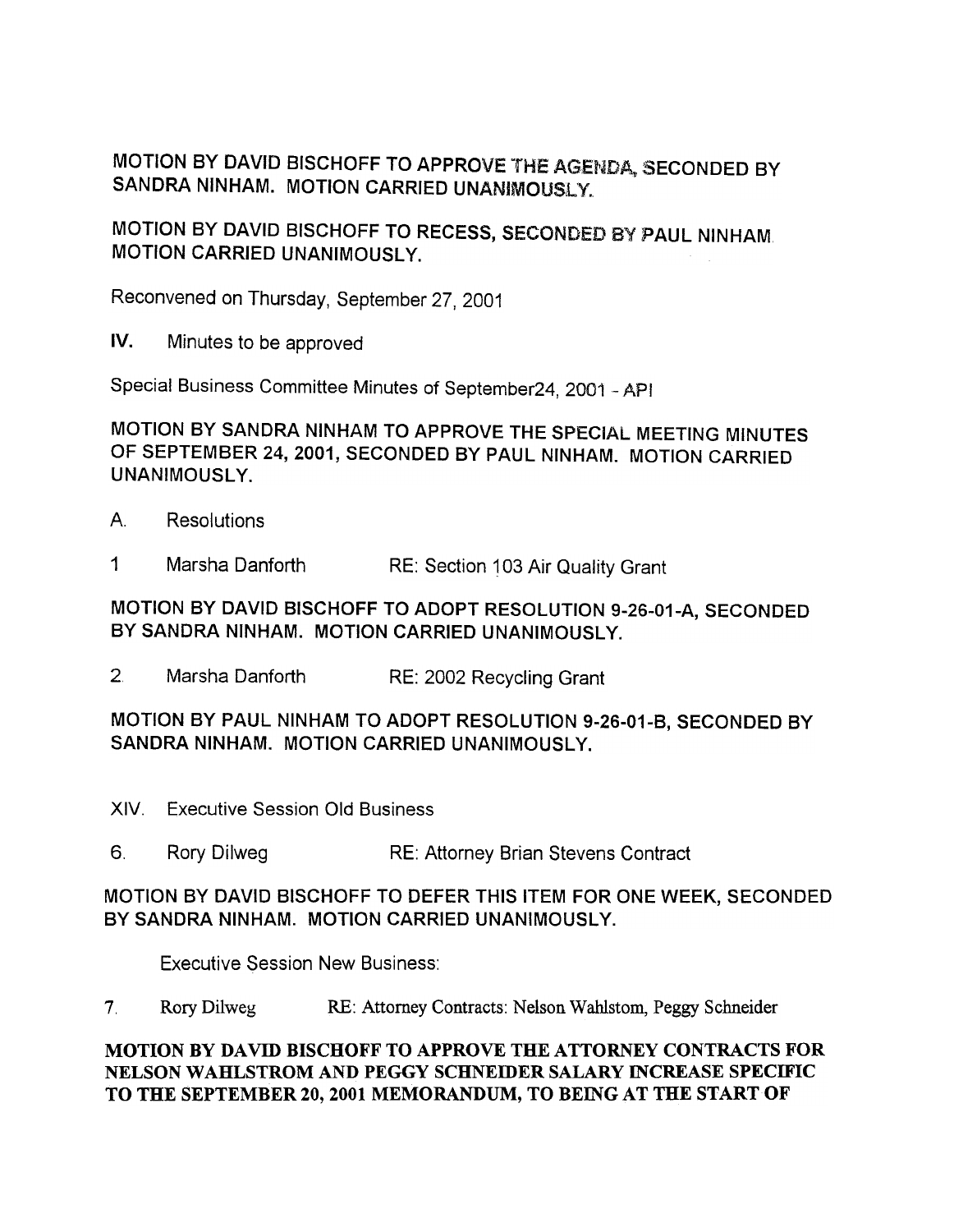## FISCAL YEAR 2002 WITH FINAL EVALUATIONS SUBMITTED TO THE BUSINESS COMMITTEE, SECONDED BY SANDRA NINHAM. MOTION CARRIED UNANIMOUSLY.

Vince DelaRosa arrived.

## MOTION BY SANDRA NINHAM TO DIRECT THE LAW OFFICE AND TREASURER'S OFFICE TO DEVELOP A SALARY PLAN FOR ALL ATTORNEYS THROUGHOUT THE TRIBE, SECONDED BY DAVID BISCHOFF. VINCE DELAROSA ABSTAINED. MOTION CARRIED.

8 Judy Cornelius RE: Incentive Issues

MOTION BY SANDRA NINHAM TO DIRECT THE GENERAL MANAGER'S AND TREASURER TO DEVELOP POLICY, PLAN AND CRITERIA FOR INCENTIVES IN 30 DAYS AND THAT THIS PLAN IS TO GO THROUGH THE LOC PROCESS, SECONDED BY PAUL NINHAM. DAVID BISCHOFF OPPOSED. MOTION CARRIED.

MOTION BY SANDRA NINHAM TO DIRECT THE GENERAL MANAGER'S AND TREASURER TO DEFINE BONUS, MERIT AND INCENTIVES, BACK IN 30 DAYS, SECONDED BY PAUL NINHAM. MOTION CARRIED UNANIMOUSLY.

MOTION BY SANDRA NINHAM TO DIRECT THE TREASURER'S OFFICE TO PLACE A FREEZE IN THE FY2002 BUDGET INCENTIVE LINE ITEM UNTIL A INCENTIVE POLICY PLAN HAS BEEN APPROVED, SECONDED BY JULIE BARTON. MOTION CARRIED UNANIMOUSLY.

MOTION BY SANDRA NINHAM TO DIRECT THE TREASURER TO NOTIFY ALL BOARDS, COMMITTEES AND COMMISSIONS AND NON-DIVISIONALS OF THE INCENTIVE FREEZE, SECONDED BY PAUL NINHAM. MOTION CARRIED UNANIMOUSLY.

9. Gerald Danforth RE: Cordish

#### MOTION BY DAVID BISCHOFF TO ACCEPT THE CORDISH UPDATE ON THE MOU, SECONDED BY SANDRA NINHAM. MOTION CARRIED UNANIMOUSLY.

10. Gerald Danforth RE: Thornberry Creek -Letter of Intent -Business Opportunity

MOTION BY SANDRA NINHAM TO DIRECT THE LAW OFFICE AND CHAIR TO DEVELOP A COUNTER OFFER TO BE SENT TO THE FIRM, WITH TWO BUSINESS COMMITTEE OFFICERS SIGNING OFF BY FRIDAY, SEPTEMBER 28, 2001, SECONDED BY PAUL NINHAM. MOTION CARRIED UNANIMOUSLY.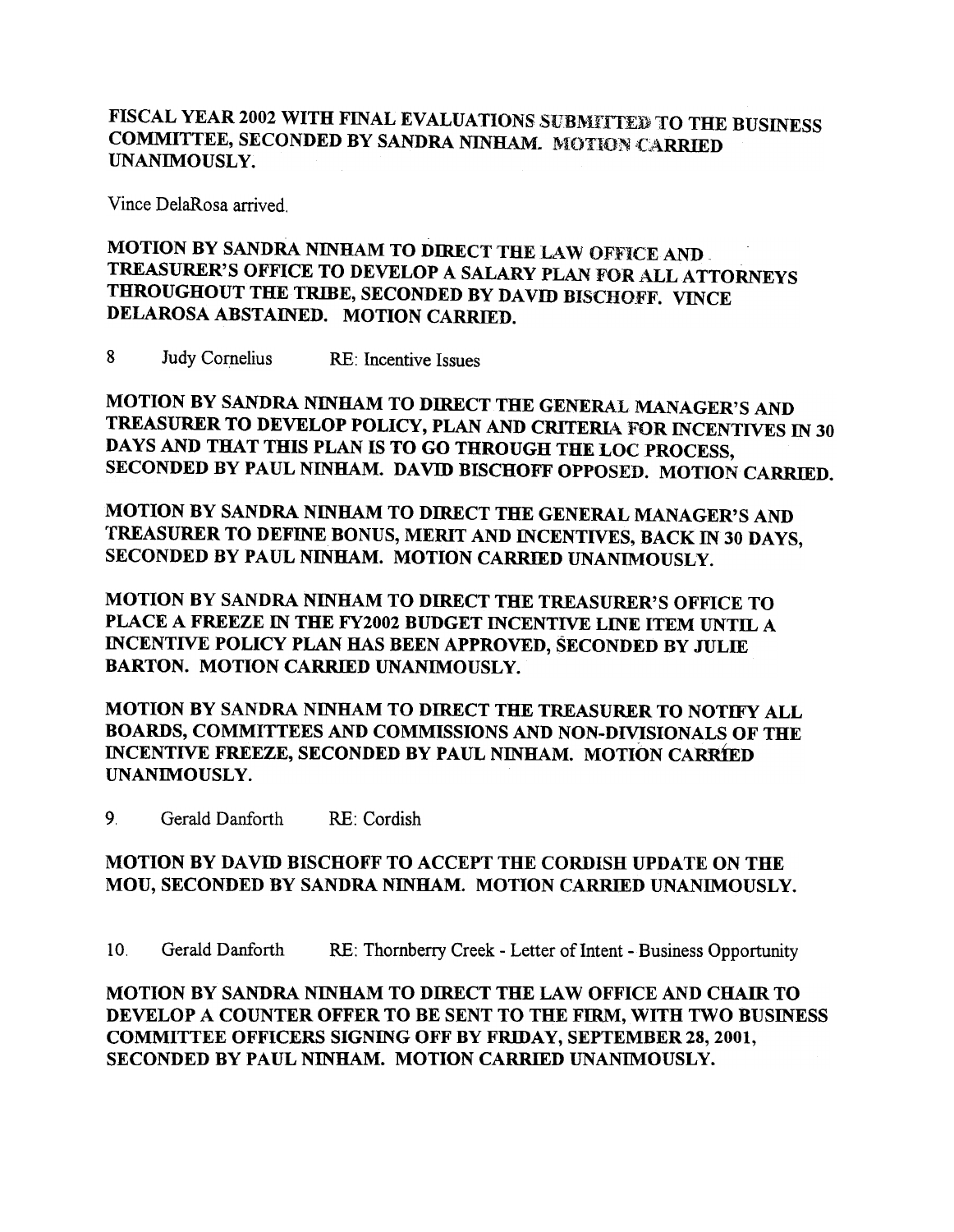#### MOTION BY SANDRA NINHAM TO APPROVE THE LEIBERMAN, CONWAY, OLEJNICZAK, & JERRY, S.C. RETAINER CONTRACT, SECONDED BY JUDY CORNELIUS. MOTION CARRIED UNANIMOUSLY.

#### MOTION BY SANDRA NINHAM TO DIRECT THE LAW OFFICE TO DO THE DUE DILIGENCE ON THE EVALUATION OF THE GOLF COURSE PROJECT, SECONDED BY JUDY CORNELIUS. MOTION CARRIED UNANIMOUSLY.

10 Land Claims Commission RE: Land Claims Update

#### MOTION BY DAVID BISCHOFF TO APPROVE THE CHAm's OFFICE TO SCHEDULED A MEETING NEXT TUESDAY, OCTOBER 2, 2001 WITH ALL PARTIES INVOLVED IN THE NEW YORK LAND CLAIMS, SECONDED BY PAUL NINHAM. MOTION CARRIED UNANIMOUSLY.

1 Gerald Danforth RE: Settlement Agreement -Health Center

#### MOTION BY PAUL NINHAM TO ACCEPT THIS AS FYI, SECONDED BY DAVID BISCHOFF. MOTION CARRIED UNANIMOUSLY.

For the Record, Judy Cornelius stated she believed the Health Center Management was negligent in this particular case.

12. Rory Dilweg RE: Attorney Charlene Smith Contract

#### MOTION BY PAUL NINHAM TO DEFER DISCUSSION FOR ONE WEEK, SECONDED BY JULIE BARTON. MOTION CARRIED UNANIMOUSLY.

#### TO LEGISLATIVE AFFAIRS:

Kevin Cornelius RE: Retro approval of Public Opinion Strategy (POS) Contract

#### MOTION BY TO JULIE BARTON TO RETRO -APPROVE THE PUBLIC OPINION STRATEGY CONTRACT, SECONDED BY SANDRA NINHAM. MOTION CARRIED UNANIMOUSLY.

2 Kevin Cornelius RE: Retro approve Sawchuk, Brown Associates

MOTION BY DAVID BISCHOFF TO RETRO APPROVE THE SAWCHUK, BROWN ASSOCIATES CONTRACT, SECONDED BY PAUL NINHAM. MOTION CARRIED UNANIMOUSLY.